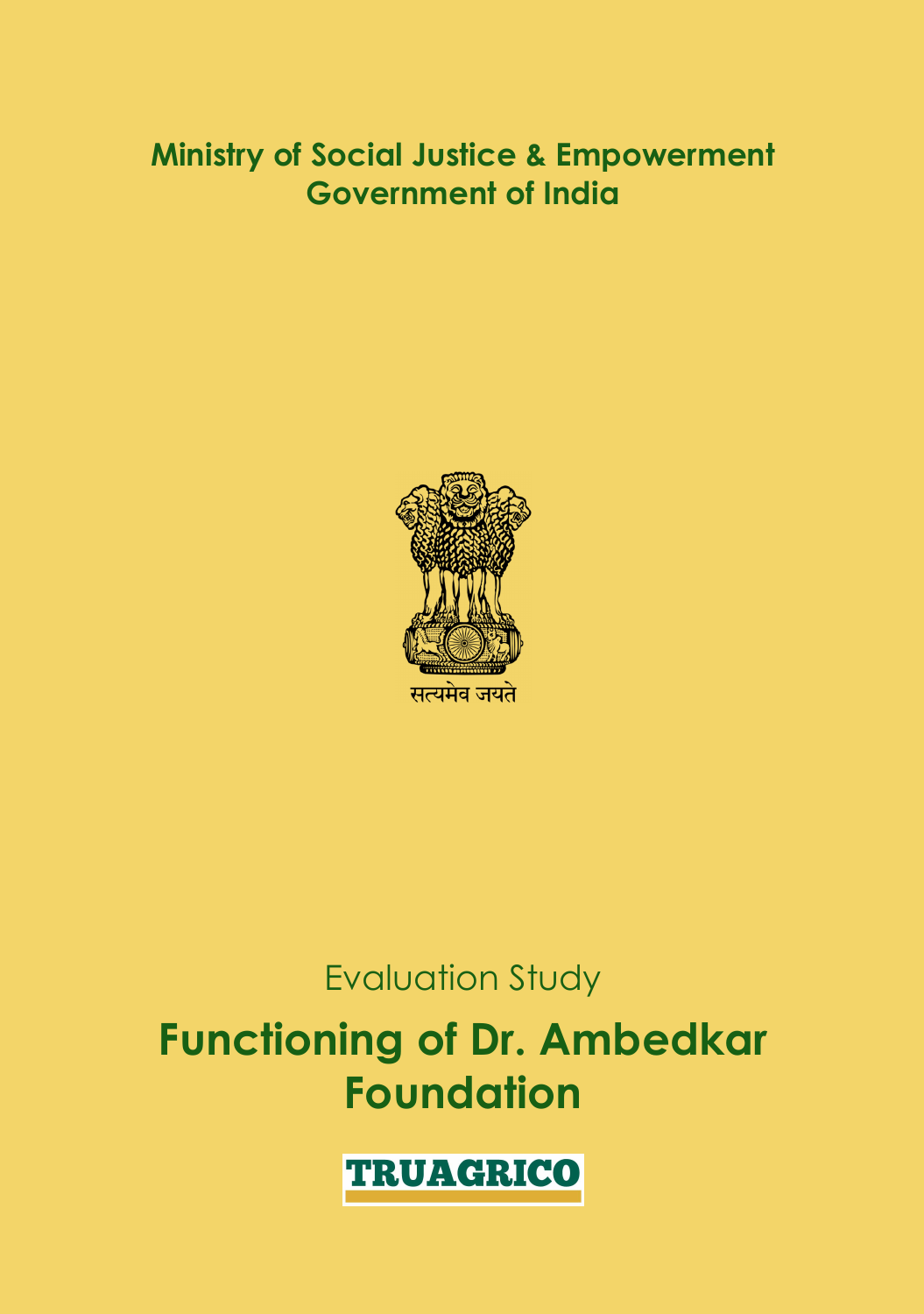Evaluation Study

**Functioning of Dr. Ambedkar Foundation**

# **EVALUATION REPORT**

**MARCH 2021**

## **TRUAGRICO**

**TransRural Agri Consulting Services Pvt. Ltd.**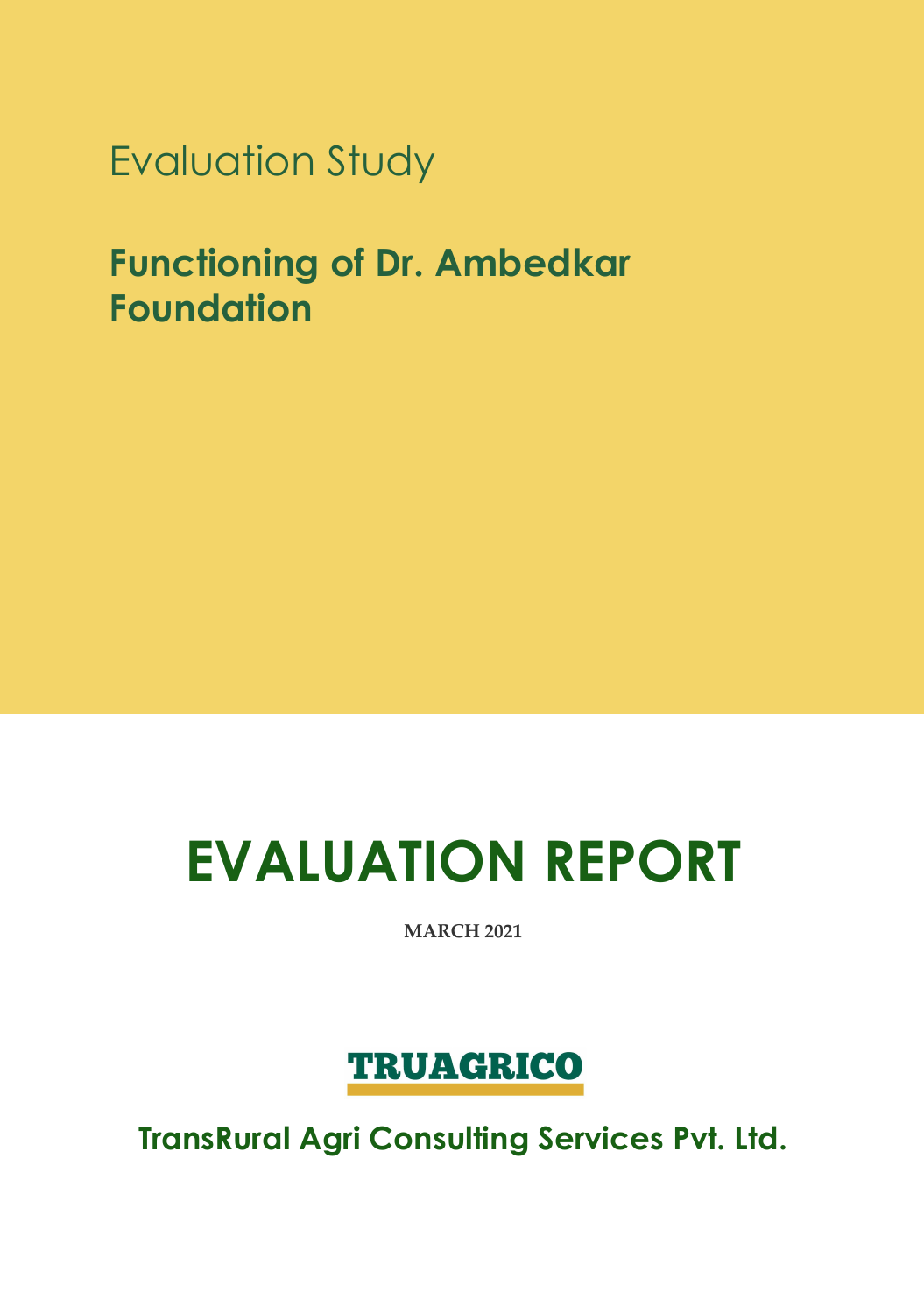## **1. Executive Summary**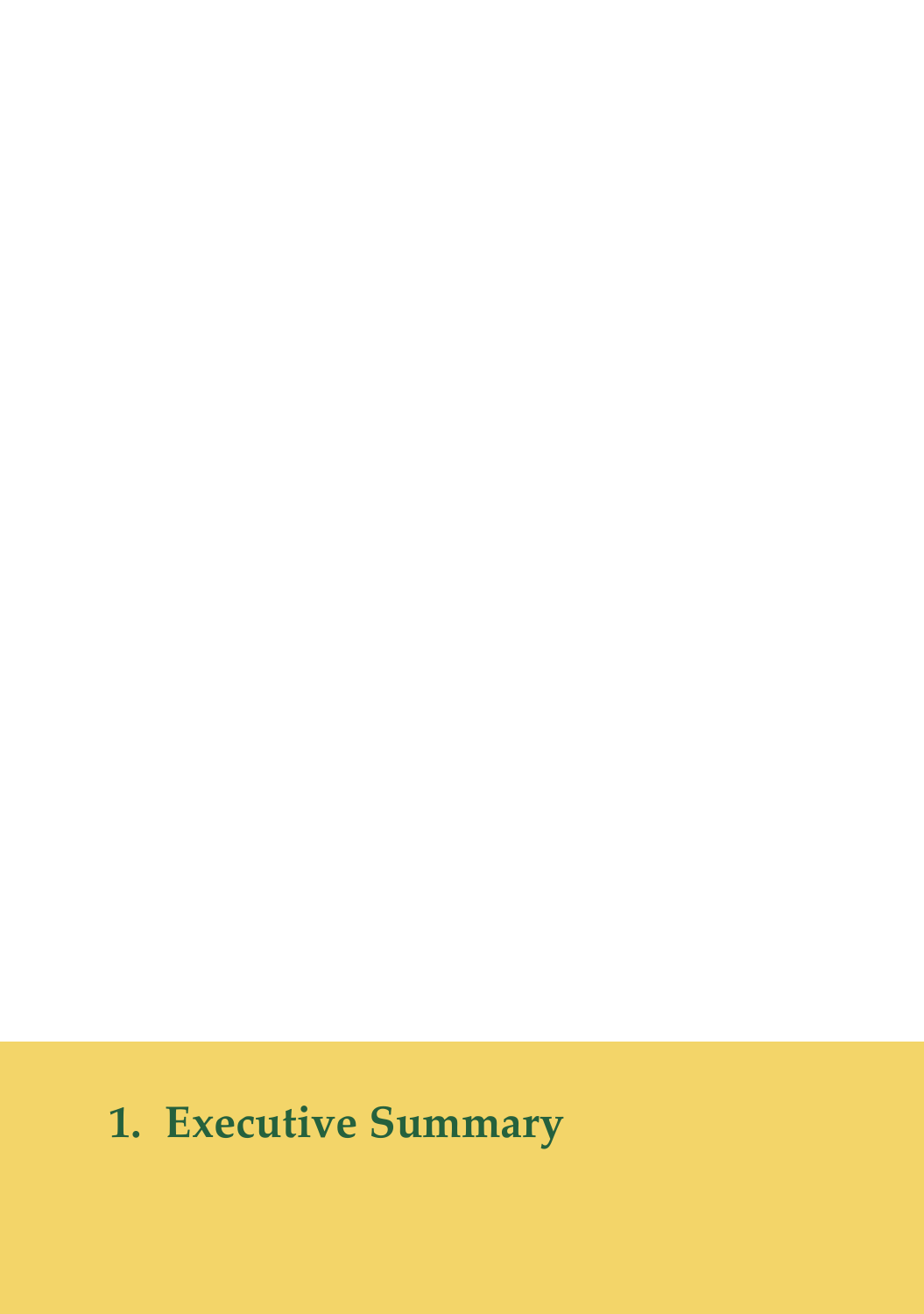Since the inception of Dr. Ambedkar Foundation (DAF) in March 1982, the efforts are being made for the implementation of programmes and activities for strengthening and spreading the ideology and messages of Dr. Ambedkar among the masses in India as well as abroad. The Foundation has been entrusted with the responsibility of managing, administering and carrying on the important and longterm schemes and programmes identified during the Centenary Celebrations of Dr. B. R. Ambedkar. But, in the present context four schemes namely Medical Aid Scheme, Scheme for Social Integration through Inter‐Caste Marriages, National Relief Scheme for SC victims of atrocities and Scheme for the celebration of Birth Anniversary of Great Saints have been considered for evaluation.

To assess the outcomes of the intervention and to improve the efficiencies and effectiveness of the programmes, the Ministry of Social Justice & Empowerment organises evaluation and impact assessment studies of its schemes. Also, the ministry treats evaluation of its policies, programmes, schemes, projects and interventions as an instrument of accountability. Considering the size and scope of the programme implementation, the policymakers and implementers must know the benefits and impacts of such development intervention. Further, issues and challenges limiting the effective implementation of the programme at the grass-root level can be diagnosed through a detailed microlevel data analysis and corrective measures can be outlined, accordingly.

#### **2. Objectives of the Evaluation Study**

The overall objective of the current study is to diagnose and identifying the factors contributing to success/ or failure of various interventions under the scheme and deriving lessons for improving the performance through mid‐course corrections and better design of future programmes. The specific objectives of the study are as envisaged in the ToR document.

#### **3. Methodology**

The study is based on discussion with beneficiaries, data received from DAF and discussion of consultant with the implementing agency i.e. DAF.

#### **4. Major Observations**

#### **4.1 Medical Aid Scheme**

The average age of the beneficiaries was 47 for male and 46 for female. It indicates that the people who have received the benefit are most deserving as usually, people of this age are the bread earner of the family. The proportion of ST category was larger among both male and female categories. The reason behind this scenario was that the larger proportion of beneficiaries was from Mizoram, and almost all the beneficiaries from this state are scheduled tribe category. Hence the proportion of ST among the beneficiaries is visible.

The findings of the study indicate the appropriateness and effectiveness of the schemes. There is a considerable proportion of beneficiaries those having limited average annual household income. Slightly less than three‐fourths i.e. 73 percent including labourer, not fit for working, unemployed and housewives having household income ranging from 65 to 95 thousand, availing medical aid facilities. The beneficiaries having the incomes of Rs. Rs. 2.76 and 3.8 lakh, their proportion is limited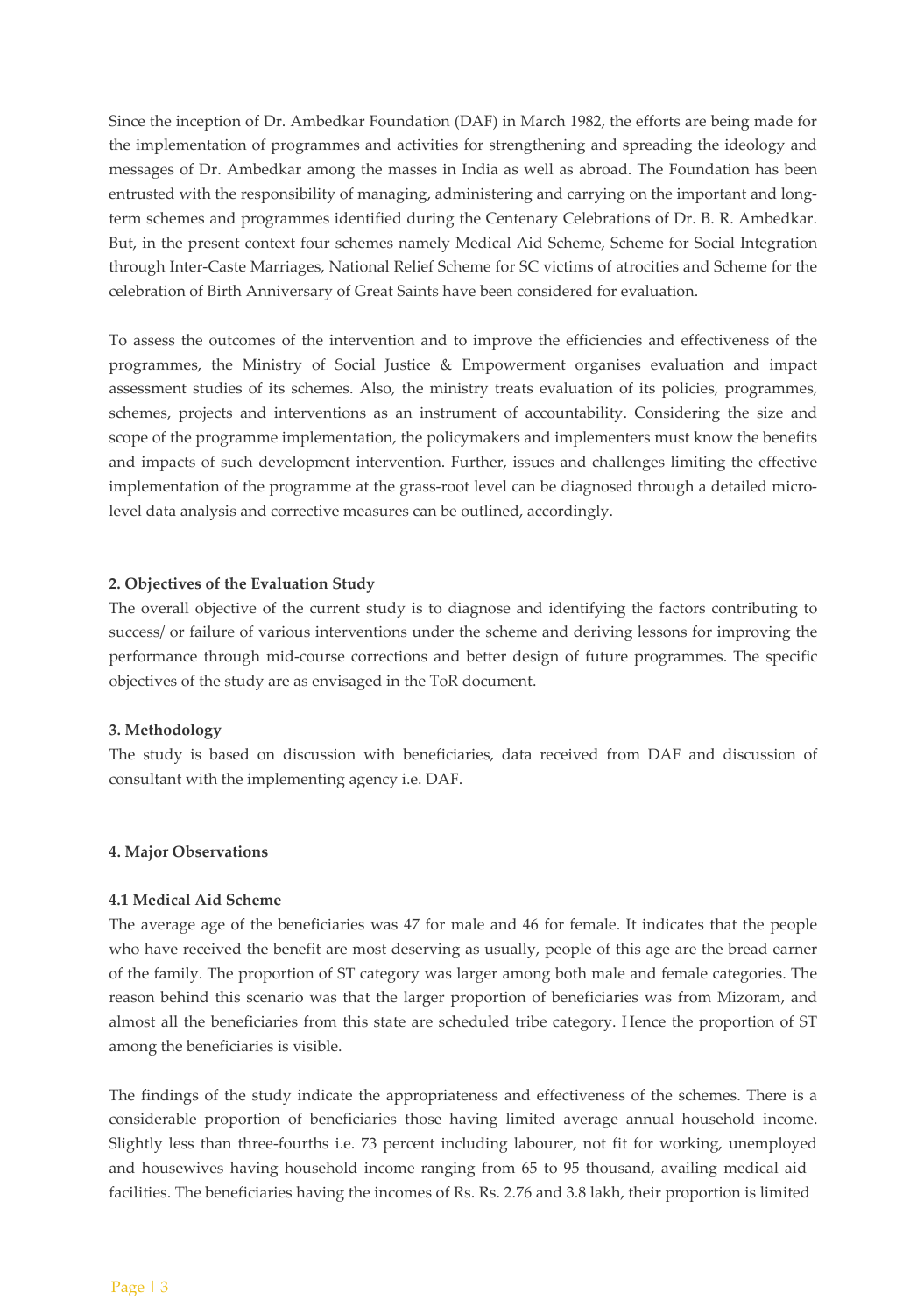to the extent of 5 and 8 percent respectively. It can be concluded that the benefits of the scheme have reached to the neediest people within the marginalised section of the society.

It can be inferred that the public servants deployed at hospitals and other departments are playing a major role in awareness generation among the beneficiaries. Hence, they can be major change agents in popularising the schemes among the communities in general and marginalised section of the society in particular. The role of print media and social media are contributing considerably.

There are sufficient coverage and quickness in the implementation of the scheme as per its provisions. The timeliness in processing application to provide medical assistance on time was satisfactory in most of the cases. A substantial proportion of the beneficiaries as three-fourth reported that they were satisfied with the treatment they received. It means that the scheme has yielded desirable results. It has also emerged that a limited proportion of the beneficiaries was secured with insurance policy.

As of now, the treatment facility under the scheme is provided at a limited number of hospitals. While these hospitals are at the most accessible locations, still the geographical spread of beneficiaries makes it difficult to access the services. In some cases, there are alternative hospitals where the same service can be provided but without availing the benefits under the scheme as those hospitals are not empanelled. To extend the benefit of the scheme to a larger mass and easing the accessibility of the prospective patients, the DAF may enlist more hospitals at the district level.

The study also reveals that the beneficiaries visited the hospital many times before receiving the treatment. After treatment, not all the patients have visited hospitals for a follow‐up consultation. While a patient might be negligent, still to make the best use of the money invested by government, DAF should issue a guideline for the hospitals to give a reminder call to the patient for follow-up treatment or to get the feedback on the health of beneficiaries.

The study also concludes that largely, patients have derived satisfaction from the scheme due to doctors' and staff's behaviour and provisions of medicines. The beneficiaries were also satisfied with the treatment of the disease and process as well as ease in enrolling for the service.

The study also concludes that there is a section of the beneficiaries, which was dissatisfied with the scheme/ treatment. Long distances covered for treatment and absence of diagnosis facility were the major reasons for dissatisfaction.

#### **4.2 Inter‐caste Marriages**

The study indicates that the majority of the beneficiaries are from Urban localities. Further, it was found that the average age of the husbands was 31 years while it was 28 years for wives enabling them in taking self‐decision as per their choice. The dependence on the incentives offered by DAF is very high in bringing some stability in their married life.

The study concludes that occupational pattern and income structure of both wives and husbands in general and husbands, in particular, playing an important role in inter‐caste marriages. The level of educational attainment among the couples also plays a major role in bringing stability in the marriage life. There is no considerable difference between husbands and wives in education attainment. With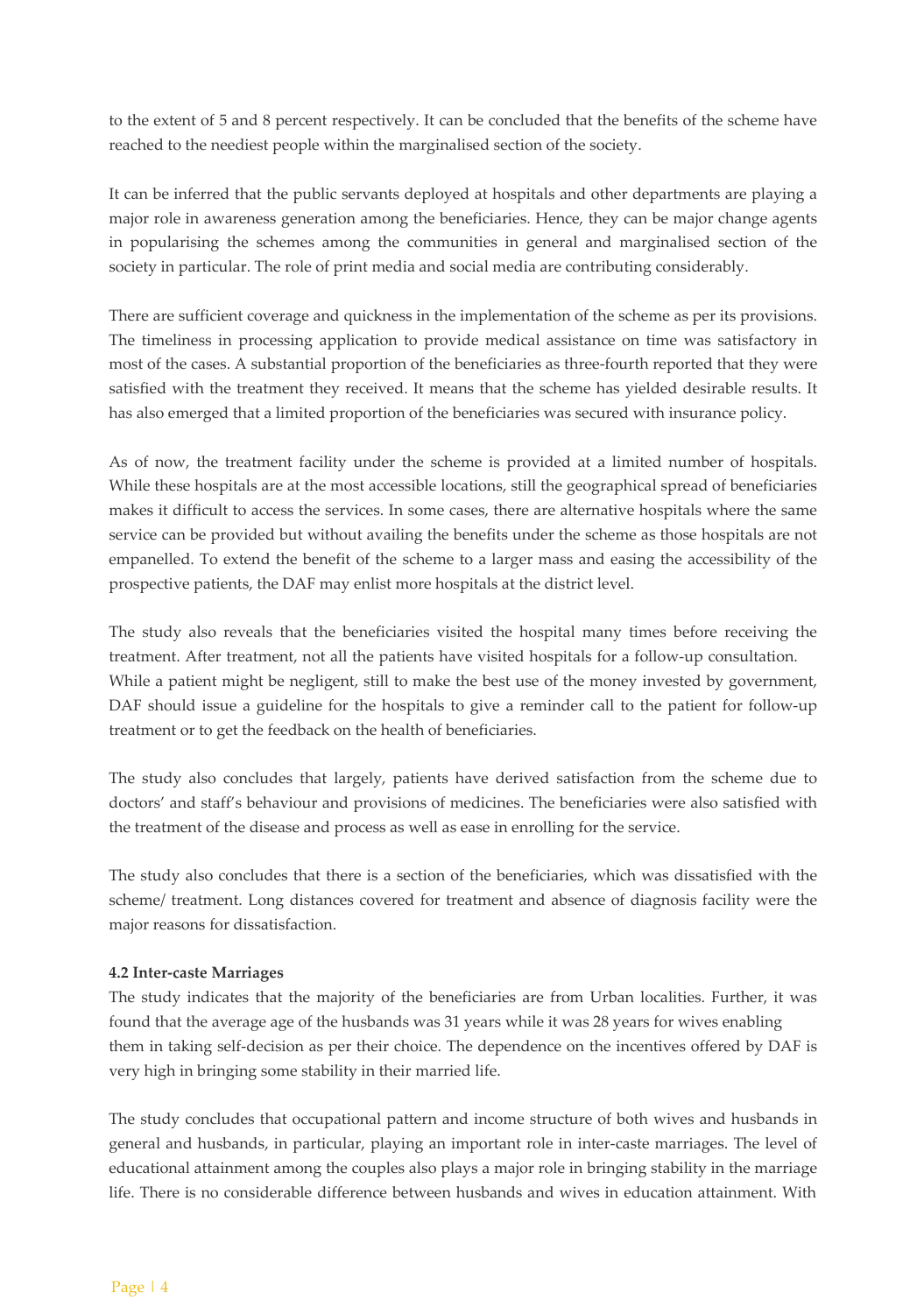certain exceptions, only one percent point difference can be noted in attaining education at different class standard.

The role of family and friends were considerable in generating awareness towards inter‐caste marriages. The role of the scheme initiated by DAF is also important. About one‐fifth of the beneficiaries got to know about the scheme from the website of DAF. Around 18 percent of the beneficiaries have received the information from government officials deployed at district and village panchayat levels. The role of both print and electronic media played an important role in awareness generation.

The study pointed out that there exist various difficulties in arranging documents from different sources. Largely, it came into the notice that the level of difficulties in the arrangement of document ranges from just fine to very easy. However, in the cases of a recommendation letter by sitting people's representative include MLA/MP, it is very difficult. It has been experienced that the behaviour of the people's representatives is dictated by the community's characteristics as a whole. Similarly, sometimes, these representatives do not favour such inter‐caste marriages and they remain reluctant to provide the recommendation letter on their behalf.

Most of the beneficiaries have reported that the district level officers have asked for submission of documents multiple times. A few beneficiaries are yet to receive the money despite they had submitted their application more than a year back. In the absence of a tracking mechanism for the application, the applicants are highly uncertain about the acceptance/ rejection or status of release of incentive.

The study also highlights positive aspects of inter-caste marriages. In most of the cases, the parents of couples have accepted their marriages. Also, relatives and friends have accepted such marriages. However, initially not less than 45 percent couples faced resistance from family as well as the society that maybe because of the conservative attitude of the communities. It has also emerged during the discussion that Inter‐Caste Marriages could help in minimising the effects of social evils like the caste system.

#### **4.3 Victims of Atrocities**

There is a considerable decrease in budgetary provision as well as the number of applications received by the foundation. A decreasing trend in the number of beneficiaries, as well as financial provisions under schemes, doesn't necessarily mean that the atrocities against SCs and STs have decreased in the society. Complex and lengthy process in getting the case finalised might be one of the major reasons behind the reduced number of applications. Also, the involvement of district level officers, as well as the state department, is crucial in increasing the outreach of the scheme.

#### **4.4 Celebration of Birth anniversary of great saints**

It can be inferred from the secondary data that there is a considerable expansion in the number of beneficiaries as well as institutions involved in organising the events on the celebration of birth anniversaries of great saints. However, due to lack of administrative resources in terms of the required number of manpower for speedy processing of applications and absence of proper MIS system, it is difficult to assess the impact the scheme has left on society at large.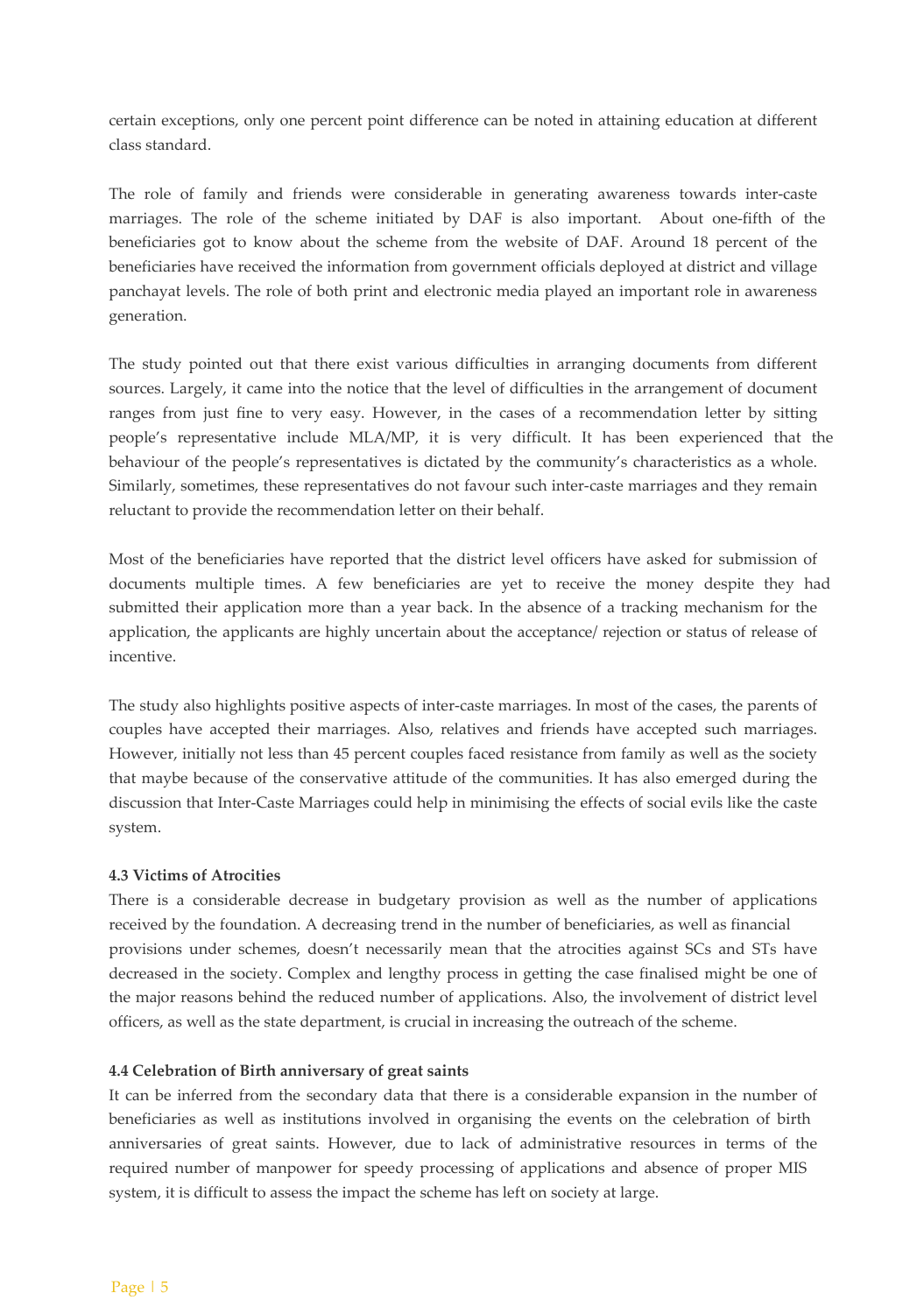#### **5. Recommendations**

Based on foregoing observations, certain recommendations can be put forth so that the program can be more effective in the time ahead.

#### **5.1 Medical Aid Scheme**

It has been noted that there was a limited proportion of the beneficiaries availing the health insurance facilities. It is essential to bring the individuals under health insurance cover. In this regard, efforts should be intensified to generate awareness to avail of the benefits of health insurance.

DAF may empanel more hospitals with facilities of treatment provisioned under the scheme. Also, the DAF can consider examining the feasibility to empanel reputed private hospitals with adequate facilities so that the benefits under the scheme will be easily accessible.

It is found that a patient had to visit the hospital multiple times before the initiation of treatment. Besides, people continue their visits until their satisfaction regarding the expected treatment. To make it easy and rational, DAF needs to establish a helpline to coordinate between hospital and patients to expedite the process of treatment based on the merit of priority.

There are certain instances where a section of the beneficiaries was found dissatisfied with the scheme/ treatment. One of the reasons for such dissatisfaction was relating to the behaviour of the staff including doctors and others. In such a situation, a mechanism orientation/ dialogue between attendants and representative of the hospital should be developed. It will help in improving the system and making the services more efficient.

#### **5.2 Inter‐caste Marriages**

The DAF may consider removing the clause of 'Recommendation Letter from MP/MLA/DC etc.' as this has been reported as the most difficult aspect faced by the applicant while applying for the incentive. Also, the DAF may introduce an MIS system where not only the progress of the scheme can be recorded but also the applicants of the schemes (all the schemes implemented by DAF) can track the status of their application.

Also, a similar system of grant exist at respective state level and the Ministry of Social Justice and Empowement also grants the incentives to the States, the DAF Scheme is duplication. Therefore, the Scheme which started on trial basis in 2014 and has been continued thereafter, may be considered to be discontinued.

#### **5.3 Victims of Atrocities**

To keep tracking the progress of the scheme and evaluate the outcome, the DAF must introduce MIS system for internal purposes as well as the option for tracking of the application by the applicants. If the tracking of application will be available with even district level officers, they could give a clear status of the application to the victims of atrocities.

Since there exist provision under PoA Act for grants by the State Government, the Scheme may be realigned and after availing details i.e. (i) copy of the FIR lodged under SC/ST Atrocity Act, (ii) Death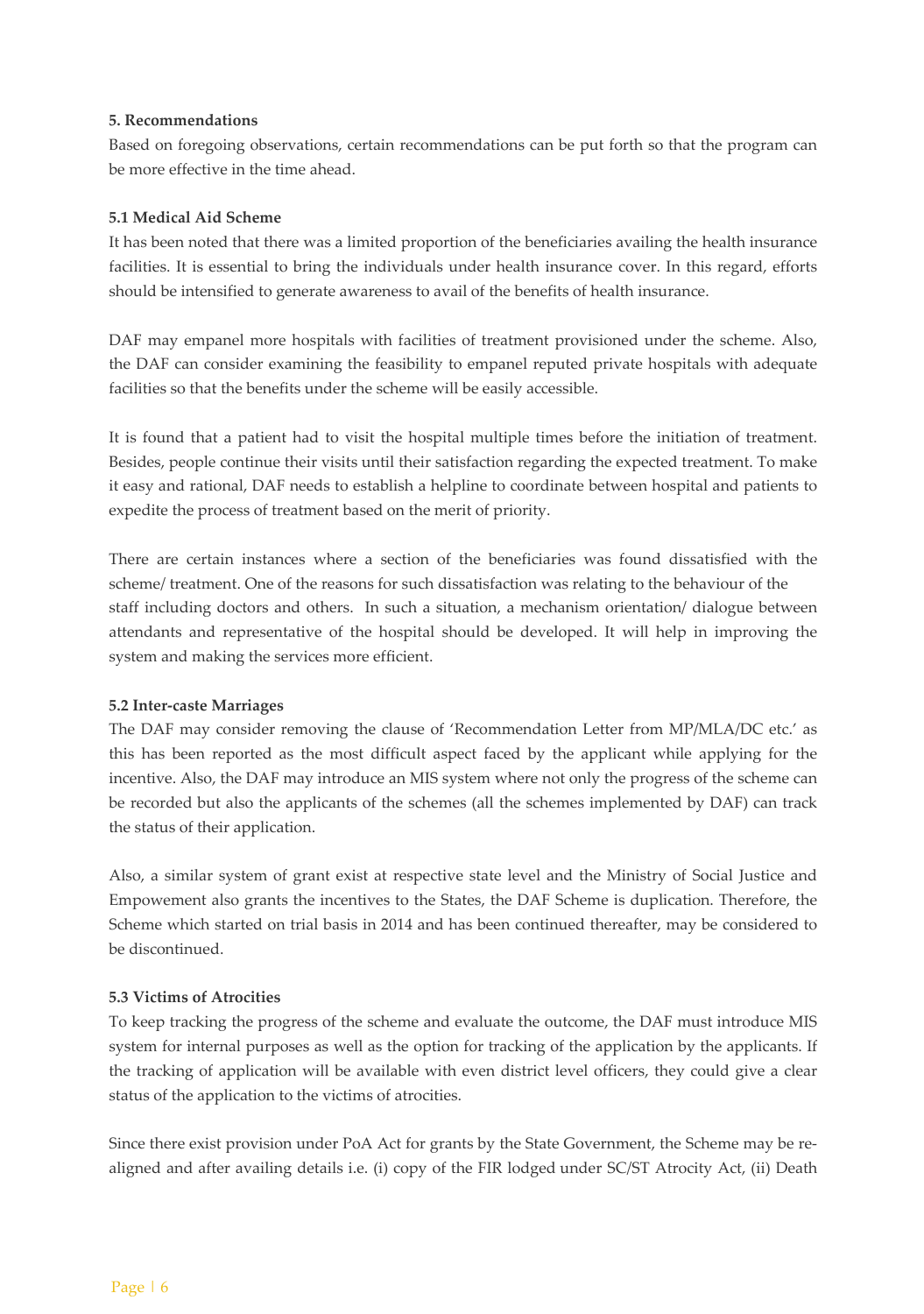Certificate /Medical Report (iii) Legal heir of the deceased (iv) Bank Details (v) forwarding under the signature of concern DM/DC.

#### **5.4 Celebration of Birth anniversary of great saints**

The DAF may prepare and distribute an additional format in which the organizations receiving the grant for the celebration of birth anniversaries of great saints may collect the name and contact details of the attendees of the events which will highly helpful in assessing the real impact of the programs under this scheme.

There exist similar Scheme in the Ministry of Social Justice and Empowerment. The Scheme, which is regarding Celebration of Great Saints, does not seem to be serving the objective of DAF. Therefore, the Scheme may be modified to make it more transparent by online registration. The Governing Body may considered to replace the Scheme by a new Scheme for substantive help to the SC/ST students in terms of Career Counseling and Guidance, Mentorship Training and Skill Development etc.